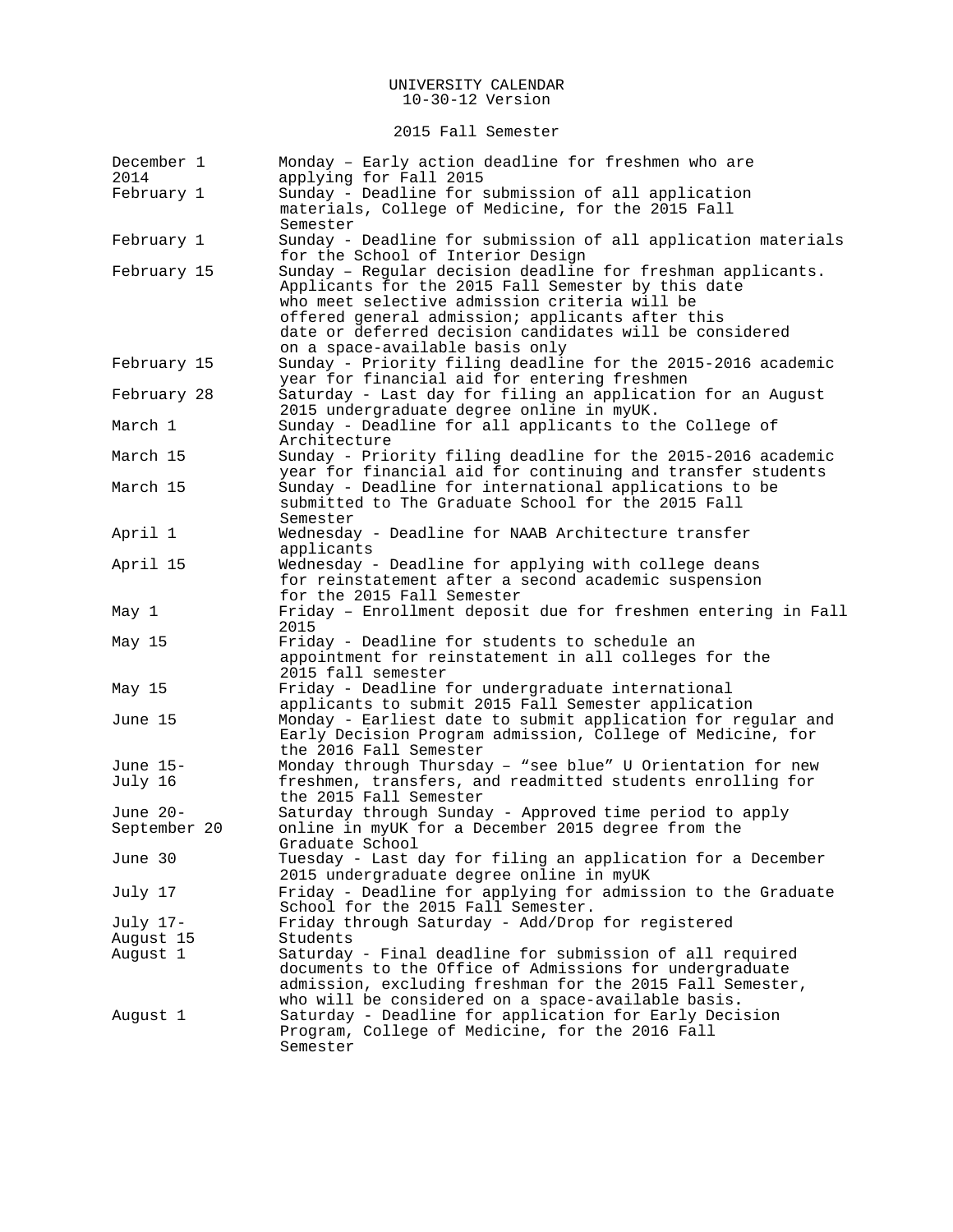2015 Fall Semester

| August 5     | Wednesday - Last day for students in the Employee<br>Educational Program registered through Aug. 5 to<br>submit EEP form to Human Resource Services to confirm                                                                         |
|--------------|----------------------------------------------------------------------------------------------------------------------------------------------------------------------------------------------------------------------------------------|
|              | 2015 registration and tuition waiver                                                                                                                                                                                                   |
| August 18-24 | Tuesday through Monday - Registration for new program<br>graduate students                                                                                                                                                             |
| August 18-24 | Tuesday through Monday - Fall registration for new<br>undergraduate and new program graduate students who<br>entered the University in either the 2015 Four-Week<br>Intersession or Eight-Week Summer Session                          |
| August 20-24 | Thursday through Monday - Fall registration for new<br>post-baccalaureate students admitted for the Four-<br>Week Intersession, Eight-Week Summer Session or Fall<br>Semester                                                          |
| Auqust 21    | Friday - "see blue" U Orientation and Registration for new<br>international students who have been cleared for<br>admission but did not priority register                                                                              |
| August 21-29 | Friday through Saturday - K week for all new undergraduate<br>students                                                                                                                                                                 |
| August 22    | Saturday - Payment deadline of registration fees<br>and/or housing and dining fees-if total amount due is<br>not paid as indicated on the account statement, a late<br>payment fee of 1.25% of the amount past due will be<br>assessed |
| August 24    | Monday - "see blue" U Orientation and Registration for new<br>freshmen and transfer students who have been cleared for<br>admission but did not priority register including<br>registration for Evening and Weekend                    |
| August 24-25 | Monday and Tuesday - Opening-of-term add/drop for<br>registered students                                                                                                                                                               |
| August 24-28 | Monday through Friday - Approved time period for<br>students to change academic majors (note: please<br>check with college for admission deadline)                                                                                     |
| August 25    | Tuesday - Last day a student may officially drop a<br>course or cancel registration with the University<br>Registrar for a full refund of fees                                                                                         |
| August 25    | Tuesday - "see blue" U Orientation and Registration for<br>readmission and non-degree students who have been cleared<br>for admission but did not priority register including<br>registration for Evening and Weekend                  |
| August 26    | Wednesday - First day of classes                                                                                                                                                                                                       |
| August 26-   | Wednesday through Tuesday - Late registration for                                                                                                                                                                                      |
| September 1  | returning students who did not priority register and<br>new applicants cleared late for admission.<br>A late<br>fee is assessed students who register late                                                                             |
| September 1  | Tuesday - Last day to add a class for the 2015<br>Fall Semester                                                                                                                                                                        |
| September 1  | Tuesday - Last day to officially withdraw from the<br>University or reduce course load and receive an 80<br>percent refund                                                                                                             |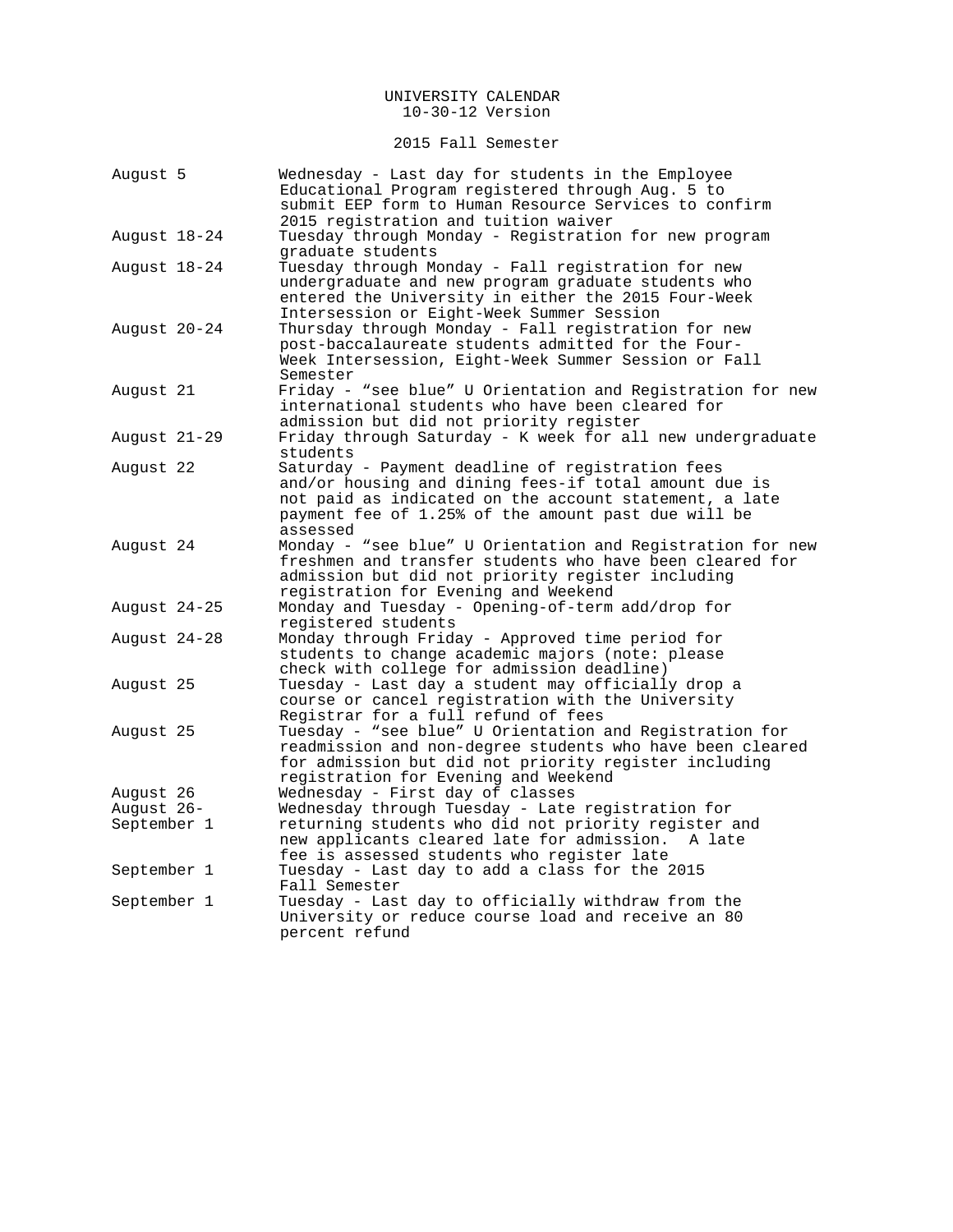### 2015 Fall Semester

| September 1                | Tuesday - Last day for students in the Employee<br>Educational Program who registered and/or changed<br>schedules after Aug. 5 to submit EEP form to Human |
|----------------------------|------------------------------------------------------------------------------------------------------------------------------------------------------------|
|                            | Resource Services to confirm 2015 Fall Semester                                                                                                            |
|                            | registration and tuition waiver                                                                                                                            |
| September 7                | Monday - Labor Day - Academic Holiday                                                                                                                      |
| September 16               | Wednesday - Last day to drop a course without it<br>appearing on the student's transcript                                                                  |
| September 16               | Wednesday - Last day to change grading option (pass/                                                                                                       |
|                            | fail to letter grade or letter grade to pass/fail;<br>credit to audit or audit to credit)                                                                  |
| September 20               | Sunday - Last day for doctoral candidates for a                                                                                                            |
|                            | December degree to submit a Notification of Intent to<br>schedule a final examination in The Graduate School                                               |
| September 20               | Sunday - Last day to apply for fall (December) 2015                                                                                                        |
|                            | Degree (in The Graduate School)                                                                                                                            |
| September 23               | Wednesday - Last day to officially withdraw from the                                                                                                       |
|                            | University or reduce course load and receive a 50                                                                                                          |
|                            | percent refund                                                                                                                                             |
| September 24               | Thursday - Deadline for submission of application and                                                                                                      |
|                            | all required documents to the Office of Undergraduate                                                                                                      |
|                            | Admission and University Registrar for change of residency                                                                                                 |
|                            | status for 2015 Fall Semester                                                                                                                              |
| October 12-                | Monday through Friday - Midterm Grading window is open.                                                                                                    |
| October 23                 | The mid-term grading window will close at midnight on                                                                                                      |
|                            | October 23.                                                                                                                                                |
| October 15                 | Thursday - Deadline for submission of application and                                                                                                      |
|                            | all required documents to the Office of Admissions<br>for undergraduate applicants planning to attend                                                      |
|                            | November "see blue" U Orientation (including                                                                                                               |
|                            | registration for spring classes)                                                                                                                           |
| October 19                 | Monday - Midterm of 2015 Fall Semester                                                                                                                     |
| October 20-                | Tuesday through Monday - Approved time period for                                                                                                          |
| November 2                 | students to change academic majors (note: please                                                                                                           |
|                            | check with college for admission deadline)                                                                                                                 |
| November 2                 | Monday - Deadline for completed AMCAS application,                                                                                                         |
|                            | College of Medicine, for the 2016 Fall Semester                                                                                                            |
| November 2-                | Monday through Tuesday - Priority registration for the                                                                                                     |
| November 24<br>November 13 | 2016 Spring Semester<br>Friday - Last day to withdraw from the University or                                                                               |
|                            | Students can withdraw or reduce<br>reduce course load.                                                                                                     |
|                            | course load after this date only for "urgent non-academic                                                                                                  |
|                            | reasons."                                                                                                                                                  |
| November 12                | Thursday - Last day candidates for the December 2015 degree                                                                                                |
|                            | can schedule a final examination in the Graduate School                                                                                                    |
| November 20                | Friday - 2016 Spring Semester "see blue" U Orientation for                                                                                                 |
|                            | new and readmitted undergraduate students                                                                                                                  |
| November 25-28             | Wednesday through Saturday - Thanksgiving<br>- Academic<br>Holidays                                                                                        |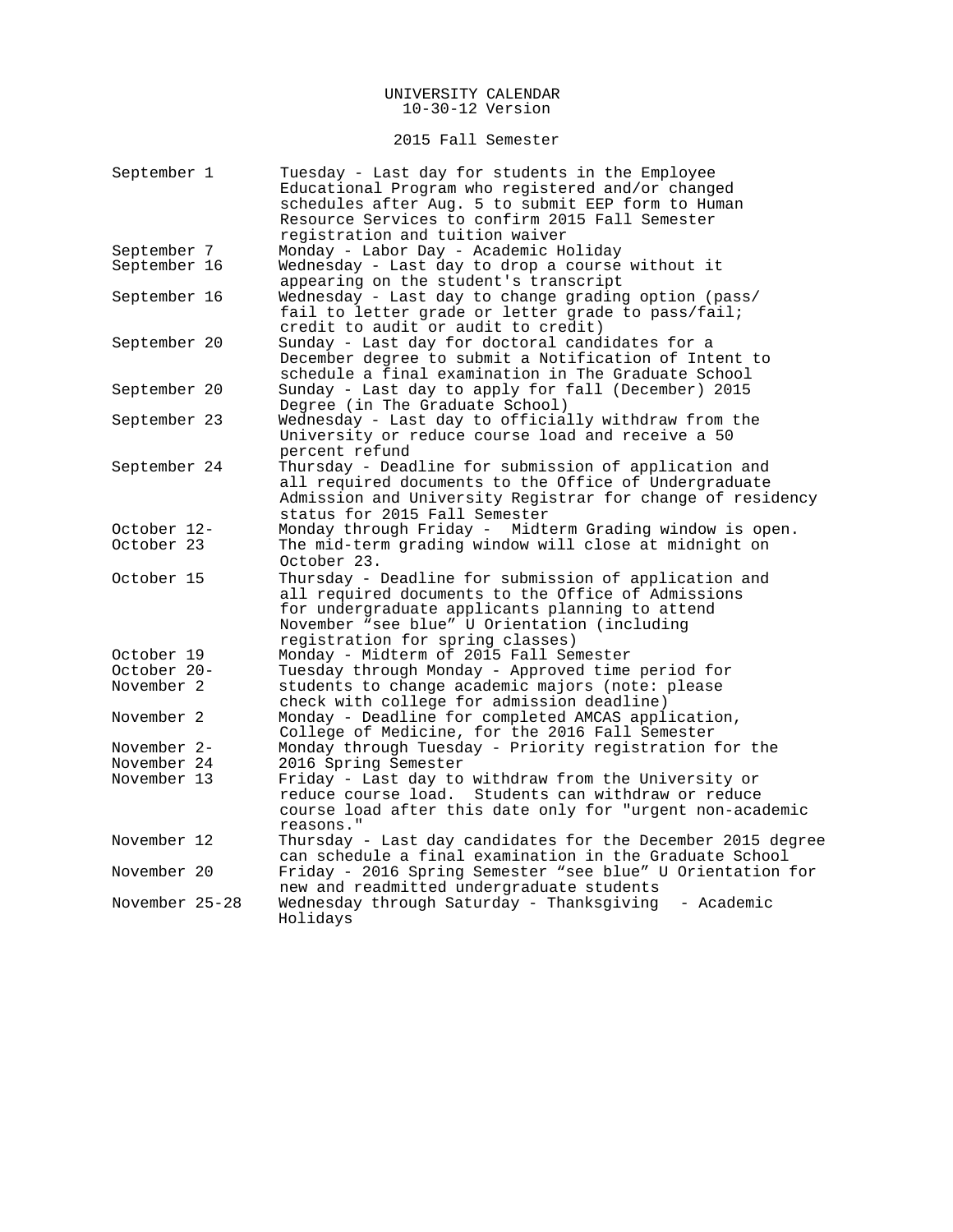## 2015 Fall Semester

| November 30                   | Monday - Last day for filing an application for a May 2016<br>undergraduate degree online in myUK                                                                                                              |
|-------------------------------|----------------------------------------------------------------------------------------------------------------------------------------------------------------------------------------------------------------|
| December 1                    | Tuesday - Deadline for submission of application and<br>receipt of all materials for admission, readmission or<br>transfer to the College of Law for the 2016 Spring<br>Semester                               |
| December 2-                   | Wednesday through Monday - Add/Drop for registered                                                                                                                                                             |
| December 21                   | students for the 2016 Spring Semester                                                                                                                                                                          |
| December 3                    | Thursday - Last day candidates for a December 2015 graduate<br>degree can sit for a final examination                                                                                                          |
| December 7                    | Monday - Deadline for applying for admission to The Graduate<br>School for the 2016 Spring Semester                                                                                                            |
| December 7-                   | Monday through Monday - Final Grading window is open.<br>The                                                                                                                                                   |
| December 21                   | final deadline for submission of grades online in the<br>grading portal is midnight, Dec. 21                                                                                                                   |
| December 9                    | Wednesday - Last day for students in the Employee<br>Program registered through December 9 to submit EEP<br>form to Human Resource Services to confirm 2015 Spring<br>Semester registration and tuition waiver |
| December 11                   | Friday - Last day of classes                                                                                                                                                                                   |
| December 11                   | Friday - Last day for candidates for December 2015 degree to<br>submit thesis/dissertation for formal review to The Graduate<br>School                                                                         |
| December 14-18<br>December 18 | Monday through Friday - Final Examinations<br>Friday - End of 2015 Fall Semester                                                                                                                               |
| December 18                   | Friday- Last day for candidates for a December 2015 degree to<br>have a thesis/dissertation accepted by The Graduate School                                                                                    |
| December 18                   | Friday - December Commencement                                                                                                                                                                                 |

# SUMMARY OF TEACHING DAYS, FALL SEMESTER 2015

|           | Mon. | Tues. | Wed. | Thurs. | Fri. | Sat. | Teaching Days |    |
|-----------|------|-------|------|--------|------|------|---------------|----|
| August    |      |       |      |        |      |      | August        | 5  |
| September |      |       | 5    | 4      |      | 4    | September     | 25 |
| October   |      | 4     | 4    | 5      | 5    | 5    | October       | 27 |
| November  |      | 4     |      |        |      |      | November      | 21 |
| December  |      |       | 2    | 2      | 2    |      | December      | 10 |
| Totals    | 14   | 15    | 15   | 15     | 15   | 14   |               | 88 |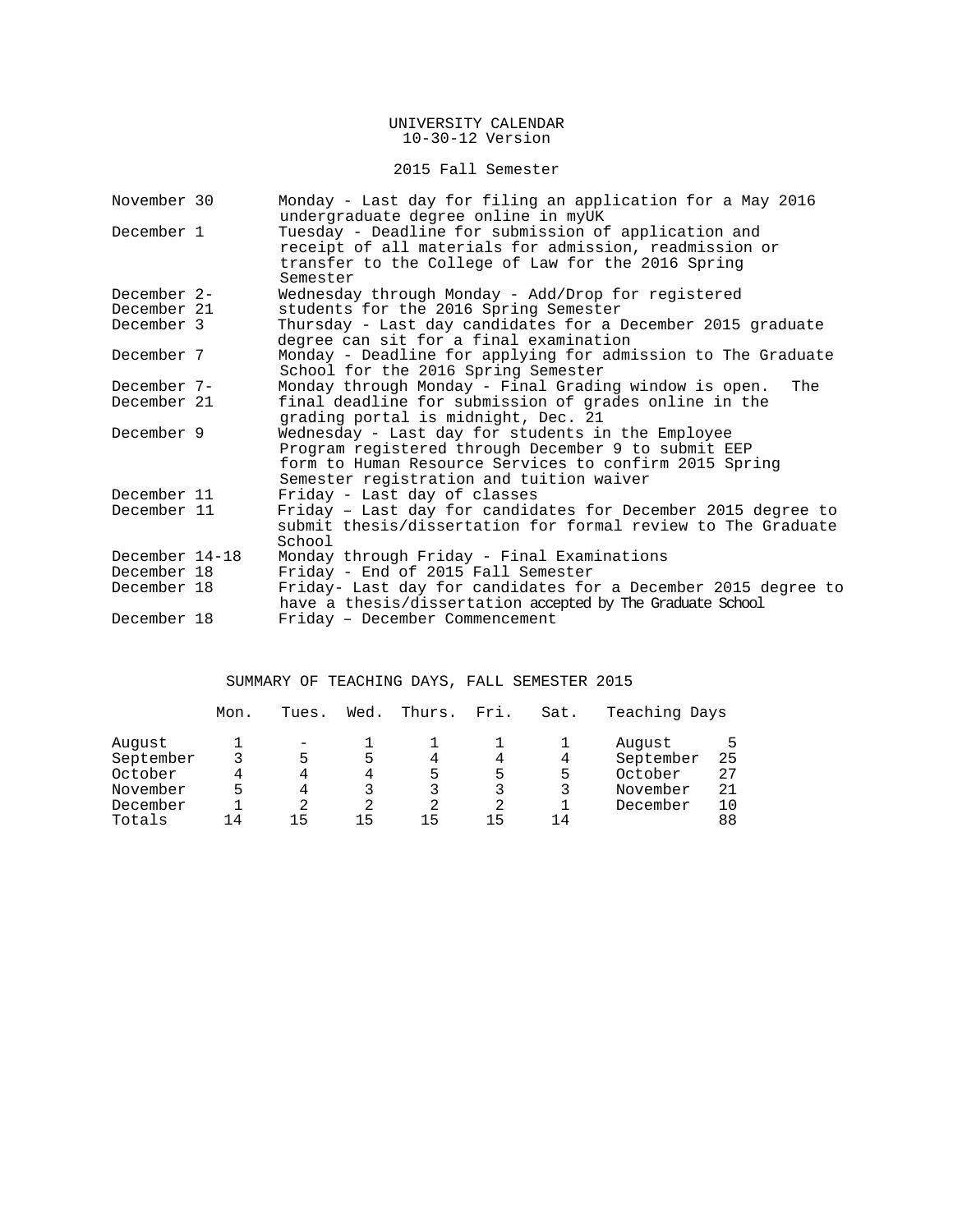# 2016 Spring Semester

| February 15   | Sunday - Priority filing deadline for the 2015-2016        |
|---------------|------------------------------------------------------------|
| 2015          | academic year for financial aid for entering freshman      |
| February 28   | Saturday - Last day for filing an application for an       |
| 2015          | August 2015 undergraduate degree online in myUK            |
| March 15      | Sunday - Priority filing deadline for the 2015-2016        |
| 2015          | academic year for financial aid for continuing and         |
|               | transfer students                                          |
| August 15     | Saturday - Deadline for international applications to      |
| 2015          | be submitted to The Graduate School for the 2016           |
|               | Spring Semester                                            |
| September 15  | Tuesday - Deadline for applying with college deans         |
| 2015          | for reinstatement after a second academic suspension       |
|               | for the 2016 Spring Semester                               |
| September 20- | Sunday through Saturday - Approved time period to apply in |
| February 20   | myUK for a May 2016 degree from the Graduate School        |
| October 1     | Thursday - Deadline for students to schedule an            |
| 2015          | appointment for reinstatement in all colleges for the      |
|               | 2016 spring semester                                       |
| October 15    | Thursday - Deadline for submission of application and      |
| 2015          | all required documents to the Office of Admissions         |
|               |                                                            |
|               | for undergraduate applicants planning to attend            |
|               | November "see blue" U Orientation (including registration  |
|               | for spring classes)                                        |
| October 15    | Thursday - Deadline for undergraduate international        |
| 2015          | applicants to submit 2016 Spring Semester application      |
| November 20   | Friday - "see blue" U Orientation for freshmen, transfer,  |
| 2015          | readmission students admitted for spring 2016              |
| November 30   | Monday - Last day for filing an application for a          |
| 2015          | May 2016 undergraduate degree online in myUK               |
| December 1    | Tuesday - Final deadline for submission of                 |
| 2015          | application and all required documents to the Office       |
|               | of Admissions for undergraduate admission for the          |
|               | 2016 Spring Semester.                                      |
| December 2-   | Wednesday through Monday - Add/Drop for registered         |
| December 21   | students for the 2016 Spring Semester                      |
| 2015          |                                                            |
| December 7    | Monday - Deadline for applying for admission to            |
| 2015          | the Graduate School for the 2016 Spring                    |
|               | Semester.                                                  |
| December 9    | Wednesday - Last day for students in the Employee          |
| 2015          | Educational Program registered through December 9 to       |
|               | submit EEP form to Human Resource Services to confirm      |
|               | 2016 Spring Semester registration and tuition waiver       |
| January 6-11  | Wednesday through Monday - Registration for new program    |
|               | graduate students                                          |
| January 7-11  | Thursday through Monday - Registration for new post-       |
|               | baccalaureate students                                     |
| January 8     | Friday - International Student "see blue" U Orientation    |
|               |                                                            |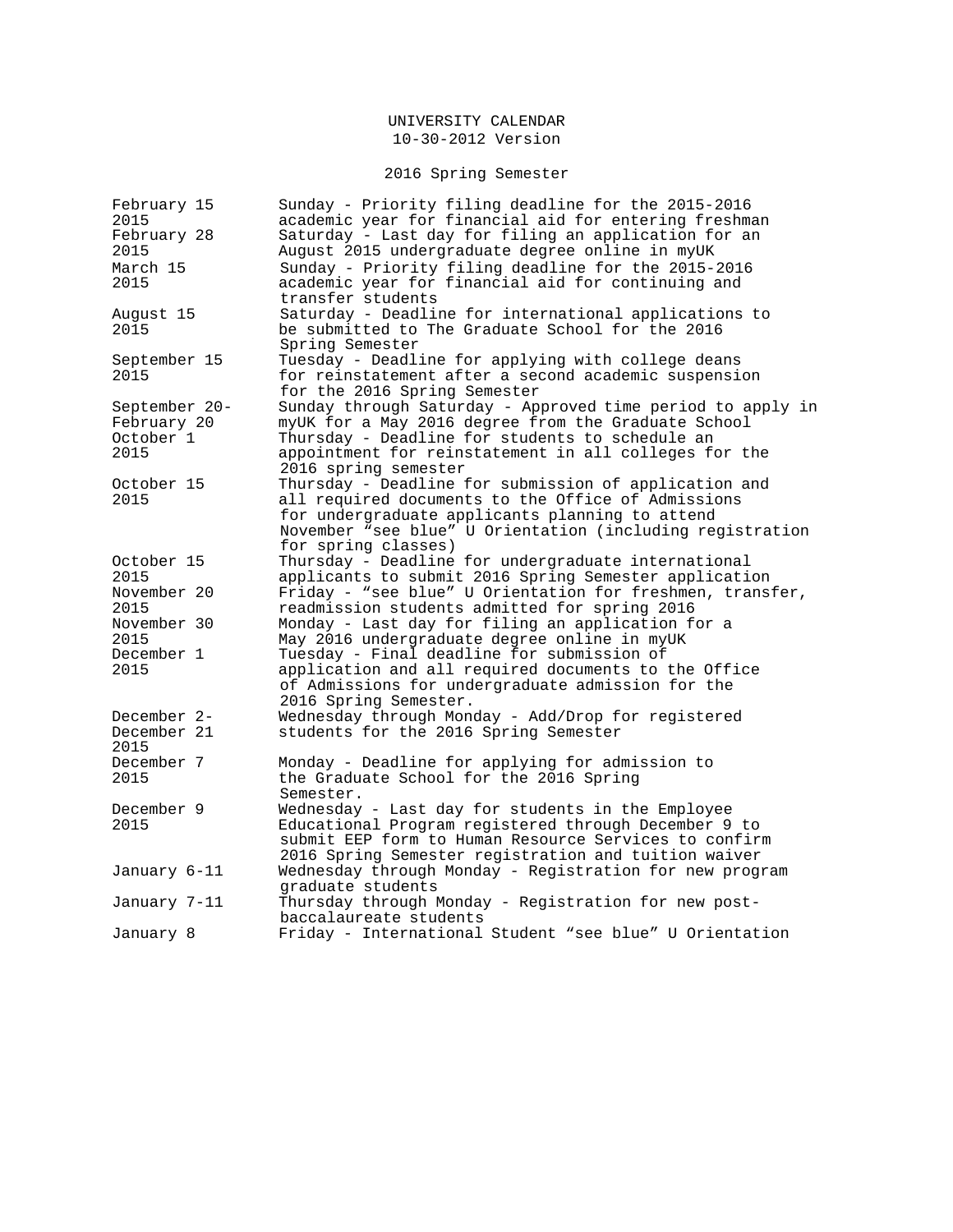2016 Spring Semester

| January 11    | Monday - "see blue" U Orientation and Registration for<br>new freshman and transfer students who have been cleared<br>for admission but did not priority register including                                                                            |
|---------------|--------------------------------------------------------------------------------------------------------------------------------------------------------------------------------------------------------------------------------------------------------|
| January 11-12 | registration for Evening and Weekend<br>Monday and Tuesday - Opening-of-term add/drop for<br>registered students                                                                                                                                       |
| January 12    | Tuesday - Last day a student may officially drop a<br>course or cancel registration with the University<br>Registrar for a full refund of fees                                                                                                         |
| January 12    | Tuesday - "see blue" U Orientation and Registration for<br>readmission and non-degree students including registration<br>for Evening and Weekend                                                                                                       |
| January 13    | Wednesday - First day of classes                                                                                                                                                                                                                       |
| January 13–20 | Wednesday through Wednesday - Late registration for<br>returning students who did not priority register and<br>new applicants cleared late for admission.<br>A late<br>fee is assessed students who register late.                                     |
| January 18    | Monday - Martin Luther King Birthday - Academic<br>Holiday                                                                                                                                                                                             |
| January 20    | Wednesday - Last day to add a class for the 2016 Spring<br>Semester                                                                                                                                                                                    |
| January 20    | Wednesday - Last day to officially withdraw from the<br>University or reduce course load and receive an 80<br>percent refund                                                                                                                           |
| January 20    | Wednesday - Last day for students in the Employee<br>Educational Program who registered and/or changed schedules<br>after December 10 to submit EEP form to Human Resource<br>Services to confirm 2016 Spring Semester registration and                |
| January 22    | tuition waiver<br>Friday - Payment deadline of registration fees and/or<br>housing and dining fees-if total amount due is not<br>paid as indicated on the account statement, a late<br>payment fee of 1.25% of the amount past due will be<br>assessed |
| February 1    | Monday - Deadline for international applications to<br>be submitted to The Graduate School for the 2016 Fall<br>Semester                                                                                                                               |
| February 1    | Monday - Preferred deadline for submitting application<br>for admission to the College of Dentistry for the 2016<br>Fall Semester                                                                                                                      |
| February 3    | Wednesday - Last day to drop a course without it<br>appearing on the student's transcript                                                                                                                                                              |
| February 3    | Wednesday - Last day to change grading option (pass/<br>fail to letter grade or letter grade to pass/fail;<br>credit to audit or audit to credit)                                                                                                      |
| February 10   | Wednesday - Last day to officially withdraw from the<br>University or reduce course load and receive a<br>50 percent refund                                                                                                                            |
| February 11   | Thursday - Deadline for submission of application and<br>all required documents to the Office of Undergraduate<br>Admission and University Registrar for change of residency<br>status for 2016 Spring Semester                                        |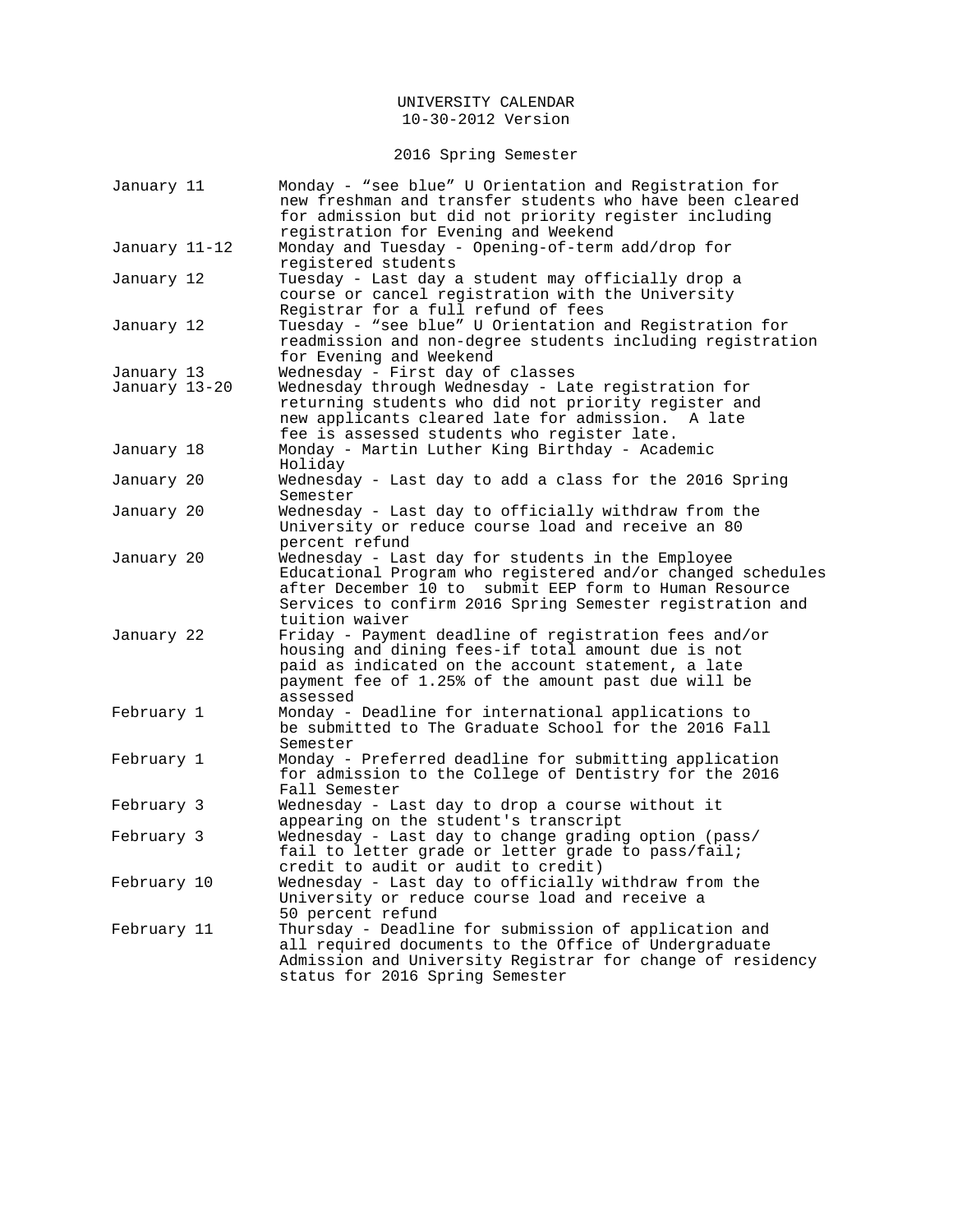# 2016 Spring Semester

| February 20  | Saturday - Last day for doctoral candidates for a May<br>2016 degree to submit a Notification of Intent to            |
|--------------|-----------------------------------------------------------------------------------------------------------------------|
|              | schedule a final examination in The Graduate School                                                                   |
| February 20  | Saturday - Last day to apply for May 2016 degree<br>(in The Graduate School) online in myUK                           |
| February 28  | Sunday - Last day for filing an application for an August<br>2016 undergraduate degree online in myUK                 |
| February 29- | Monday through Friday - Midterm Grading winos is open.<br>The                                                         |
| March 11     | midterm grading window will close at midnight on March 11.                                                            |
| February 29- | Monday through Wednesday - Students are prohibited from                                                               |
| April 20     | changing academic major                                                                                               |
| March 1      | Tuesday - Last day for submission of application for<br>admission to the College of Law for the 2016 Fall<br>Semester |
| March 7      | Monday - Midterm of 2016 Spring Semester                                                                              |
| March 14-19  | Monday through Saturday - Spring Vacation - Academic<br>Holidays                                                      |
| March 28-    | Monday through Tuesday - Priority registration for the                                                                |
| April 19     | 2016 Fall Semester and both 2016 Summer Sessions                                                                      |
| April 7      | Thursday - Last day for candidates for a May 2016 degree to                                                           |
|              | schedule a final examination in the Graduate School                                                                   |
| April 1      | Friday - Last day to withdraw from the University or                                                                  |
|              | reduce course load. Students cam withdraw or reduce                                                                   |
|              | course load after this date only for "urgent non-                                                                     |
|              | academic reasons."                                                                                                    |
| April 8      | Friday - Deadline for applying for admission to the Graduate                                                          |
|              | School for the 2016 Four-Week Summer Session.                                                                         |
| April 21     | Thursday - Last day for candidates for a May 2016 graduate                                                            |
|              | degree to sit for a final examination                                                                                 |
| April 25 -   | Monday through Monday - Final Grading window is open.<br>The                                                          |
| May 9        | final deadline for submission of grades online in the<br>grading portal is midnight, May 9                            |
| April 26-    | Tuesday through Monday - Four-Week Intersession                                                                       |
| May 2        | registration and add/drop continue for students                                                                       |
|              | enrolled in the 2016 Spring Semester                                                                                  |
| April 26-    | Tuesday through Wednesday - Eight-Week Summer Session                                                                 |
| June 1       | registration and add/drop continue for students                                                                       |
|              | enrolled in the 2016 Spring Semester                                                                                  |
| April 29     | Friday - Last day of classes                                                                                          |
| April 29     | Friday - Last day candidates for May 2016 degree to submit                                                            |
|              | thesis/dissertation for formal review to The Graduate School                                                          |
| May 2-May 6  | Monday through Friday - Final Examinations                                                                            |
| May $3-$     | Tuesday through Saturday - Add/Drop for priority                                                                      |
| June 18      | registered students for the 2016 Fall Semester                                                                        |
| Мау б        | Friday - End of 2016 Spring Semester                                                                                  |
| May 6        | Friday - Last day for candidates for a May 2016 degree to                                                             |
|              | have a thesis/dissertation accepted by The Graduate School                                                            |
| May 8        | Sunday - Commencement                                                                                                 |
| May 9-       | Monday through Friday - College of Pharmacy 15-Week Summer                                                            |
| August 19    | Term                                                                                                                  |
|              |                                                                                                                       |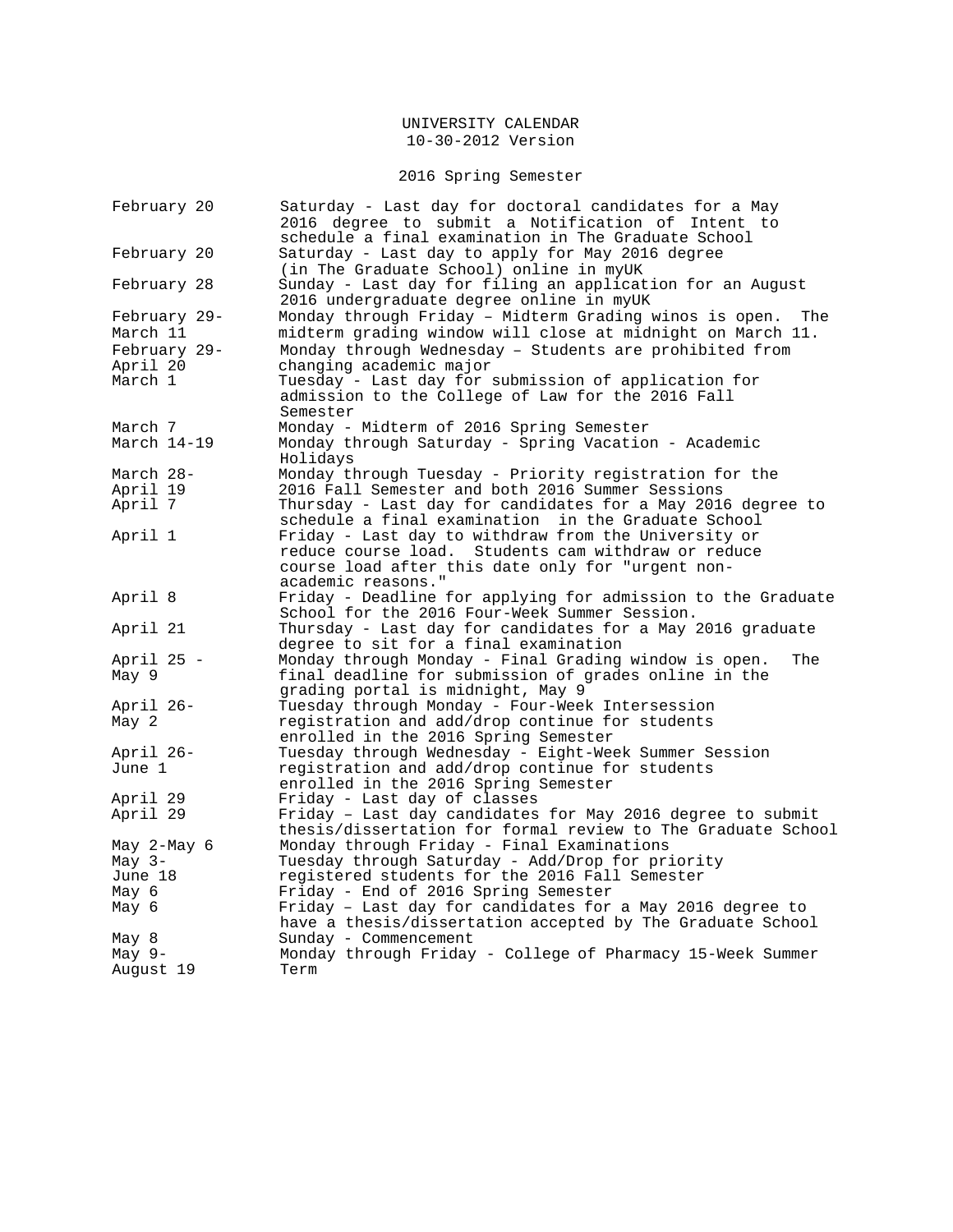SUMMARY OF TEACHING DAYS, SPRING SEMESTER 2016

|          | Mon. | Tues. | Wed. | Thurs. | Fri. | Sat. | Teaching Days |    |
|----------|------|-------|------|--------|------|------|---------------|----|
| January  |      |       |      |        |      |      | January       | 15 |
| February |      | 4     | 4    | 4      |      | 4    | February      | 25 |
| March    |      | 4     |      |        |      | २    | March         | 21 |
| April    |      | 4     | 4    |        | 5    | 4    | April         | 25 |
| May      |      |       |      |        |      |      | May           |    |
| Totals   | 1 3  | 14    | 15   | 15     | 15   | 14   |               | 86 |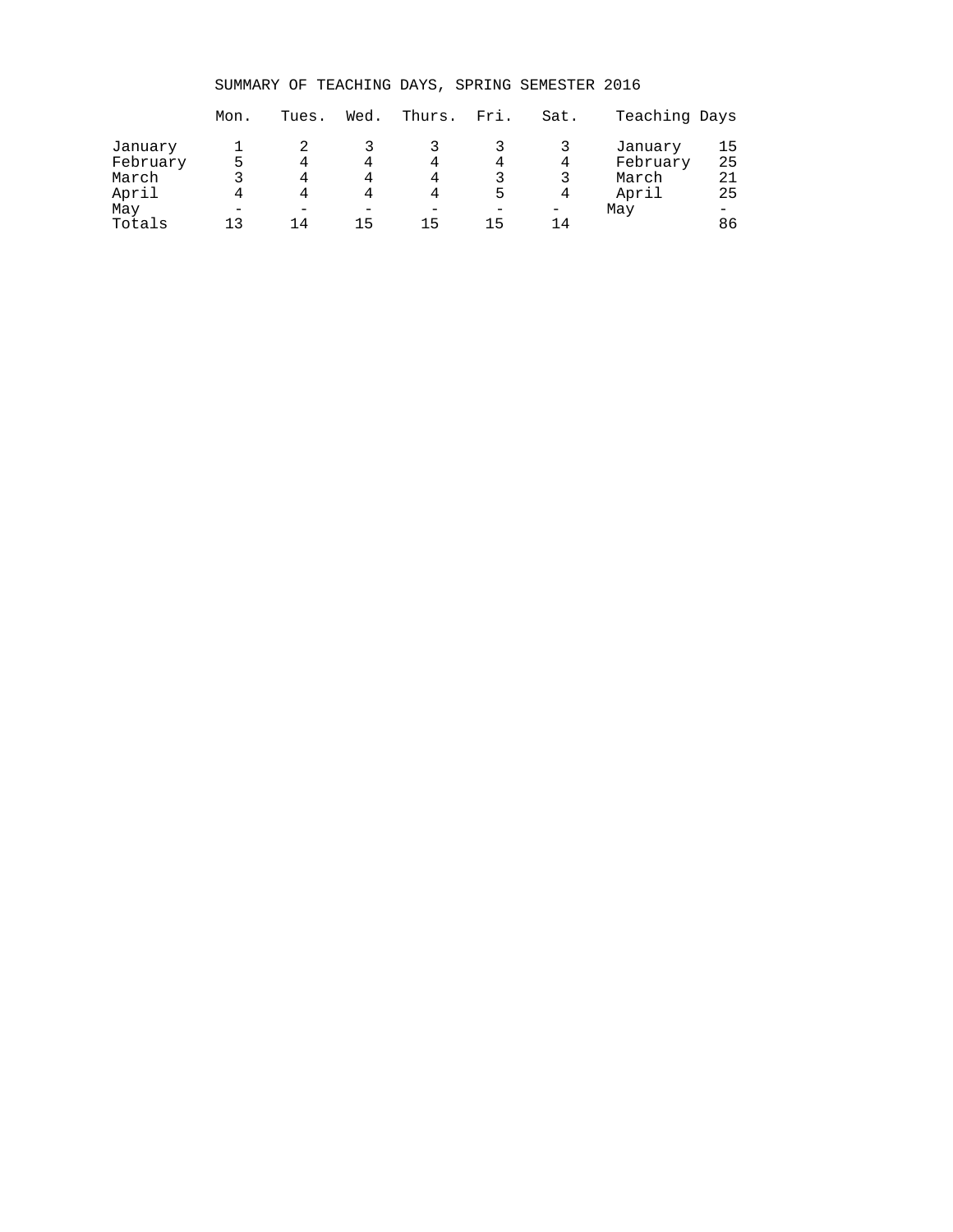2016 Four-Week – First Summer Session

| February 20-<br>June 20 | Saturday through Monday - Approved time period to<br>apply online in myUK for an August 2016 degree from<br>The Graduate School                                                                          |
|-------------------------|----------------------------------------------------------------------------------------------------------------------------------------------------------------------------------------------------------|
| February 28             | Sunday - Last day for filing an application for an August<br>2016 undergraduate degree online in myUK                                                                                                    |
| March 15                | Tuesday - Priority filing deadline for financial aid for the<br>4 week and/or the 8 week summer term(s)                                                                                                  |
| April 8                 | Friday - Deadline for applying for admission to the Graduate<br>School for the 2016 Four-Week Summer<br>Session.                                                                                         |
| April 15                | Friday - Deadline for submission of application and<br>all required documents to the Office of Admissions<br>for undergraduate admission for the 2016 Four-Week<br>Intersession                          |
| April 26-               | Tuesday through Monday - Four-Week Intersession                                                                                                                                                          |
| May 2                   | registration and add/drop continue for students<br>enrolled in the 2016 Spring Semester                                                                                                                  |
| May 9                   | Monday - Beginning of College of Pharmacy 15-week<br>Summer Term                                                                                                                                         |
| May 9                   | Monday - "see blue" U Orientation and Registration for new<br>and returning students                                                                                                                     |
| May 9                   | Monday - Deadline for applying for admission to the Graduate<br>School for the 2016 Eight Week Summer Session.                                                                                           |
| May 10                  | Tuesday - First day of classes                                                                                                                                                                           |
| May 10                  | Tuesday - Last day a student may officially drop a<br>course or cancel registration with the University<br>Registrar for a full refund of fees                                                           |
| May 10-11               | Tuesday through Wednesday - Late registration for<br>returning students not already registered and new<br>applicants cleared late for admission.<br>A late<br>fee is assessed students who register late |
| May 11                  | Wednesday - Last day to add a class for the 2016<br>Four-Week Intersession                                                                                                                               |
| May 11                  | Wednesday - Last day to officially withdraw from the<br>University or reduce course load and receive an 80<br>percent refund                                                                             |
| May 11                  | Wednesday - Last day for students in the Employee<br>Educational Program to submit EEP form to Human<br>Resource Services for tuition waiver for the 2016<br>Four-Week Intersession                      |
| May 16                  | Monday - Last day to drop a course without it<br>appearing on the student's transcript                                                                                                                   |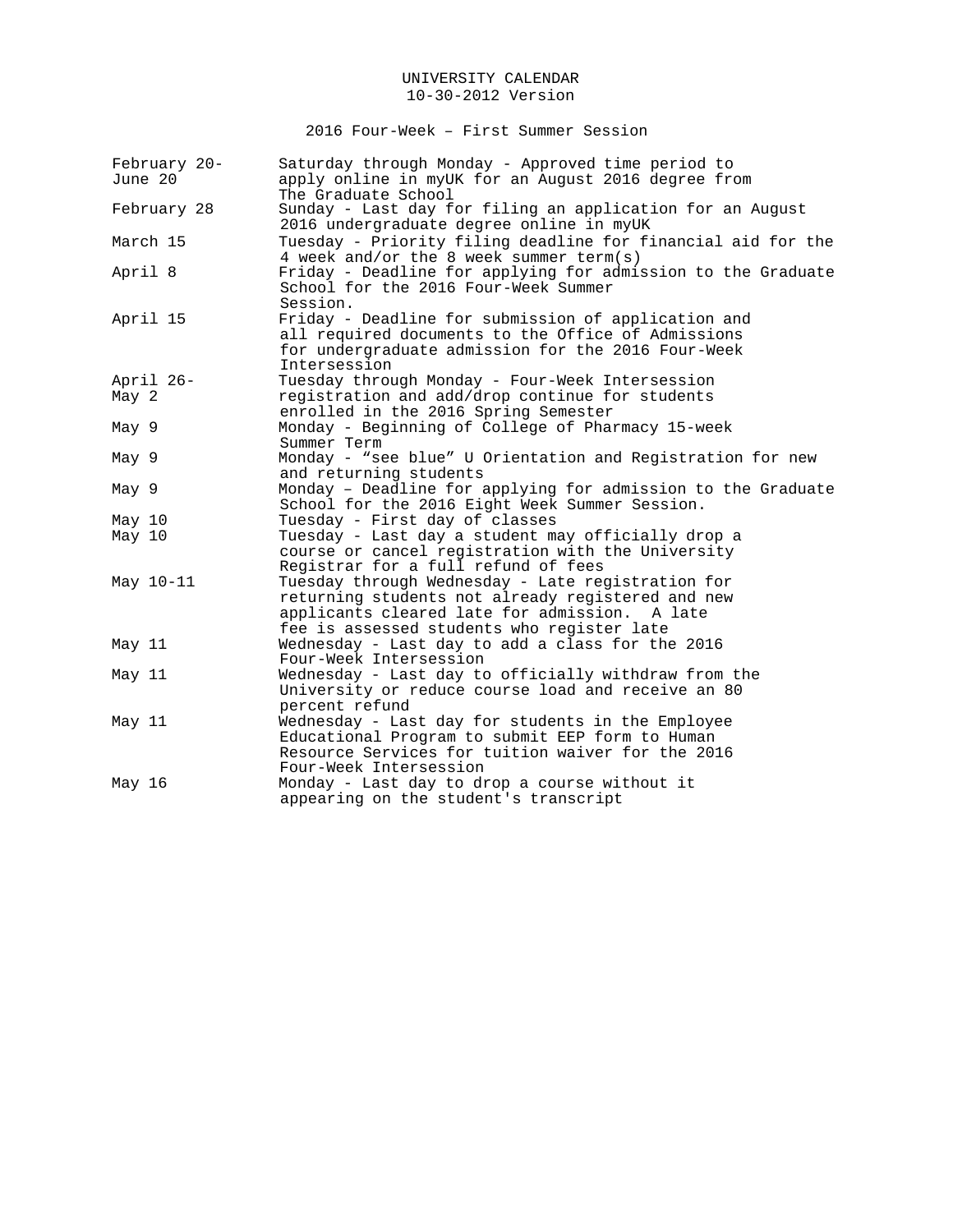2016 Four-Week - First Summer Session

| May 16            | Monday - Last day to change grading option (pass/fail<br>to letter grade or letter grade to pass/fail; credit |
|-------------------|---------------------------------------------------------------------------------------------------------------|
|                   | to audit or audit to credit)                                                                                  |
| May 17            | Tuesday - Last day to officially withdraw from the                                                            |
|                   | University or reduce course load and receive a 50                                                             |
|                   | percent refund                                                                                                |
| May $18-$         | Wednesday through Wednesday - Eight-Week registration                                                         |
| June 8            | and add/drop for students who entered the University                                                          |
|                   | in the 2016 Four-Week Intersession                                                                            |
| May 22            | Sunday - Payment deadline of registration fees and/or                                                         |
|                   | housing and dining fees-if total amount due is not paid as                                                    |
|                   | indicated on the account statement, a late payment fee of                                                     |
|                   | 1.25% of the amount past due will be assessed                                                                 |
| May $23$          | Monday - Midterm of 2016 Four-Week Intersession                                                               |
| May 25            | Wednesday - Last day to withdraw from the University or                                                       |
|                   | reduce course load. Students can withdraw or reduce course                                                    |
|                   | load after this date only for "urgent non-academic reasons."                                                  |
| May <sub>30</sub> | Monday - Memorial Day - Academic Holiday                                                                      |
| May $30 -$        | Monday through Friday - Final Grading window is open.<br>The                                                  |
| June 10           | final deadline for submission of grades online in the                                                         |
|                   | grading portal is midnight, June 10                                                                           |
| June 1            | Wednesday - Last day for doctoral candidates for an                                                           |
|                   | August degree to submit a Notification of Intent to                                                           |
|                   | schedule a final examination in The Graduate School                                                           |
| June 7            | Tuesday - Final Examinations                                                                                  |
| June 7            | Tuesday - End of 2016 Four-Week Intersession                                                                  |
| June 8            | Wednesday - Deadline for submission of application and all                                                    |
|                   | required documents to the Office of Undergraduate Admission                                                   |
|                   | and University Registrar for change of residency status for                                                   |
|                   | the Four-Week and the Eight-Week Summer Sessions                                                              |

# SUMMARY OF TEACHING DAYS, 2015 FOUR-WEEK INTERSESSION

|                       | Mon. | Tues.   | Wed.              | Thurs. Fri. Sat. |         |    | Teaching Days |  |
|-----------------------|------|---------|-------------------|------------------|---------|----|---------------|--|
| May<br>June<br>Totals |      | 4<br>Б. | $\mathbf{3}$<br>4 | - 3<br>Δ         | 3.<br>4 | -3 | May<br>June   |  |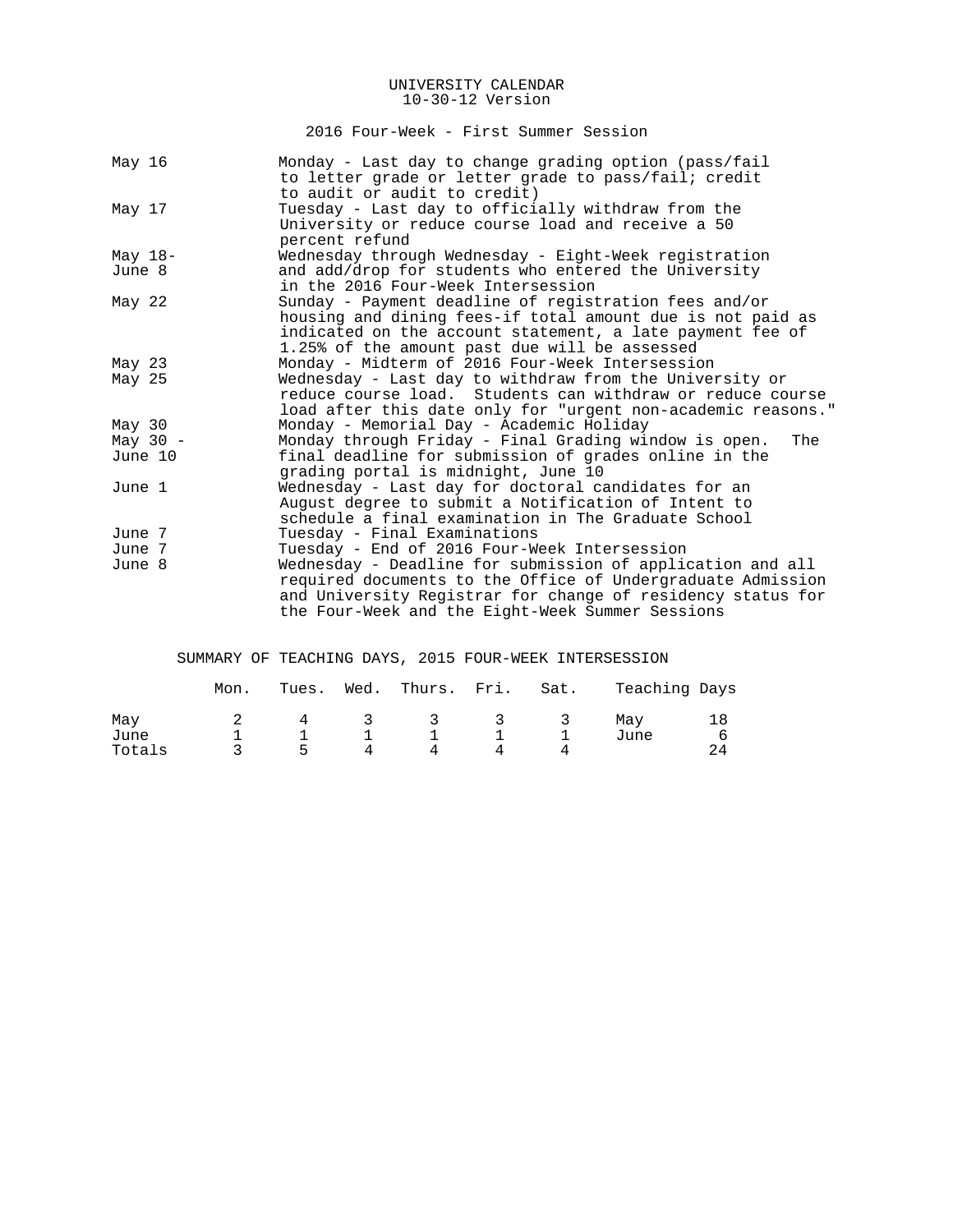2016 Eight-Week - Second Summer Session

| Sunday - Last day for filing an application for an August     |
|---------------------------------------------------------------|
| 2016 undergraduate degree online in myUK                      |
| Tuesday - Priority filing deadline for financial aid for      |
| the 4 week and/or the 8 week summer term(s)                   |
| Friday - Deadline for applying for admission to The Graduate  |
| School for the 2016 Four Week Summer Intersession.            |
| Tuesday through Wednesday - Eight-Week Summer Session         |
| registration and add/drop continue for students               |
| enrolled in the 2016 Spring Semester                          |
| Monday - Deadline for applying for admission to the Graduate  |
| School for the 2016 Eight Week Summer Session.                |
| Sunday - Deadline for submission of application and           |
| all required documents to the Office of Admissions            |
| for undergraduate admission for the 2016 Eight-Week           |
| Summer Session.                                               |
| Wednesday through Wednesday - Eight-Week registration         |
| and add/drop for students who entered the University          |
| in the 2016 Four-Week Intersession                            |
| Wednesday - Deadline for submission of application and all    |
| required documents to the Office of Undergraduate Admission   |
| and University Registrar for change of residency status for   |
| the Eight-Week Summer Session                                 |
| Wednesday - "see blue" U Orientation and Registration for new |
| and returning students including registration for Evening and |
| Weekend                                                       |
| Thursday - First day of classes                               |
| Thursday - Last day a student may officially drop a           |
| course or cancel registration with the University             |
| Registrar for a full refund of fees                           |
| Thursday through Friday - Late registration for               |
| returning students not already registered and new             |
| applicants cleared late for admission. A late                 |
| fee is assessed students who register late.                   |
|                                                               |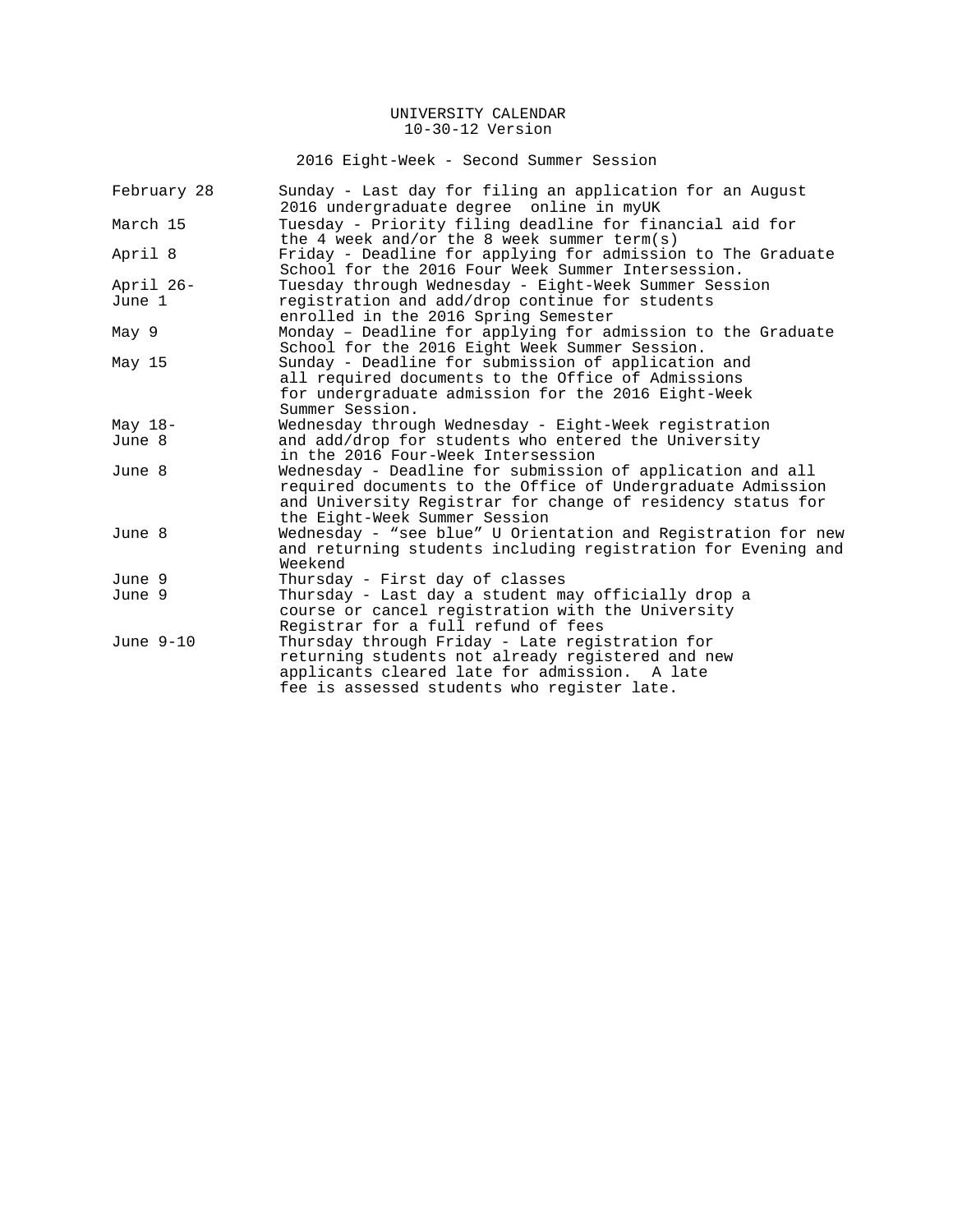2016 Eight-Week - Second Summer Session

| June 10    | Friday - Last day to enter an organized class for the<br>2016 Eight-Week Summer Session                                                                                                                                              |
|------------|--------------------------------------------------------------------------------------------------------------------------------------------------------------------------------------------------------------------------------------|
| June 10    | Friday - Last day to officially withdraw from the<br>University or reduce course load and receive an 80                                                                                                                              |
| June 10    | percent refund<br>Friday - Last day for students in the Employee<br>Educational Program to submit EEP form to Human<br>Resource Services for tuition waiver for the 2016                                                             |
| June 13    | Eight-Week Summer Session<br>Monday - Deadline for international applications to<br>be submitted to The Graduate School for the<br>Spring Semester                                                                                   |
| June 20    | Monday - Last day to submit application for degree to<br>receive an August 2016 degree (in The Graduate School)                                                                                                                      |
| June 20    | Monday - Last day for notification and last day to apply for<br>for August 2016 degree                                                                                                                                               |
| June 20    | Monday - Last day to change grading option (pass/fail<br>to letter grade or letter grade to pass/fail; audit<br>to credit or credit to audit)                                                                                        |
| June 20    | Monday - Last day to drop a course without it<br>appearing on the student's transcript                                                                                                                                               |
| June $21-$ | Tuesday through Saturday - Summer "see blue" U Orientations                                                                                                                                                                          |
| July 16    | for new freshmen, (transfer) students, auditors, non-degree<br>and readmitted students enrolling for the 2016 Fall<br>Semester                                                                                                       |
| June 22    | Wednesday - Payment deadline of registration fees and/or<br>housing and dining fees-if total amount due is not paid as<br>indicated on the account statement, a late payment fee of<br>1.25% of the amount past due will be assessed |
| June 23    | Thursday - Last day to officially withdraw from the<br>University or reduce course load and receive a 50<br>percent refund                                                                                                           |
| June 30    | Thursday - Last day for filing an application for a December<br>2016 undergraduate degree online in myUK                                                                                                                             |
| July 4     | Monday - Independence Day - Academic Holiday                                                                                                                                                                                         |
| July 7     | Thursday - Midterm of 2016 Eight-Week Summer Session                                                                                                                                                                                 |
| July 7     | Thursday - Last day for candidates for an August degree to<br>schedule a final examination in the graduate school                                                                                                                    |
| July 13    | Wednesday - Last day to withdraw from the University<br>or reduce course load. Students can withdraw or<br>reduce course load after this date only for "urgent<br>non-academic reasons."                                             |
| July 21    | Thursday - Last day for candidates for an August degree to<br>sit for the final examination in the graduate school                                                                                                                   |
| July 22    | Friday - Deadline for applying for admission to the Graduate<br>School for the 2016 Fall Semester.                                                                                                                                   |
| July 25 -  | Monday through Monday - Final Grading window is open.<br>The                                                                                                                                                                         |
| August 8   | final deadline for submission of grades online in the<br>grading portal is midnight, August 10                                                                                                                                       |
| August 3   | Wednesday - Last day for students in the Employee<br>Educational Program registered through August 5 to<br>submit EEP form to Human Resource Services to confirm<br>2016 Fall Semester registration and tuition waiver               |
| August 4   | Thursday - Last day for candidates for an August degree to<br>have a thesis/dissertation approved in The graduate school                                                                                                             |
| August 4   | Thursday - Final Examinations                                                                                                                                                                                                        |
| August 4   | Thursday - End of 2016 Eight-Week Summer Session                                                                                                                                                                                     |